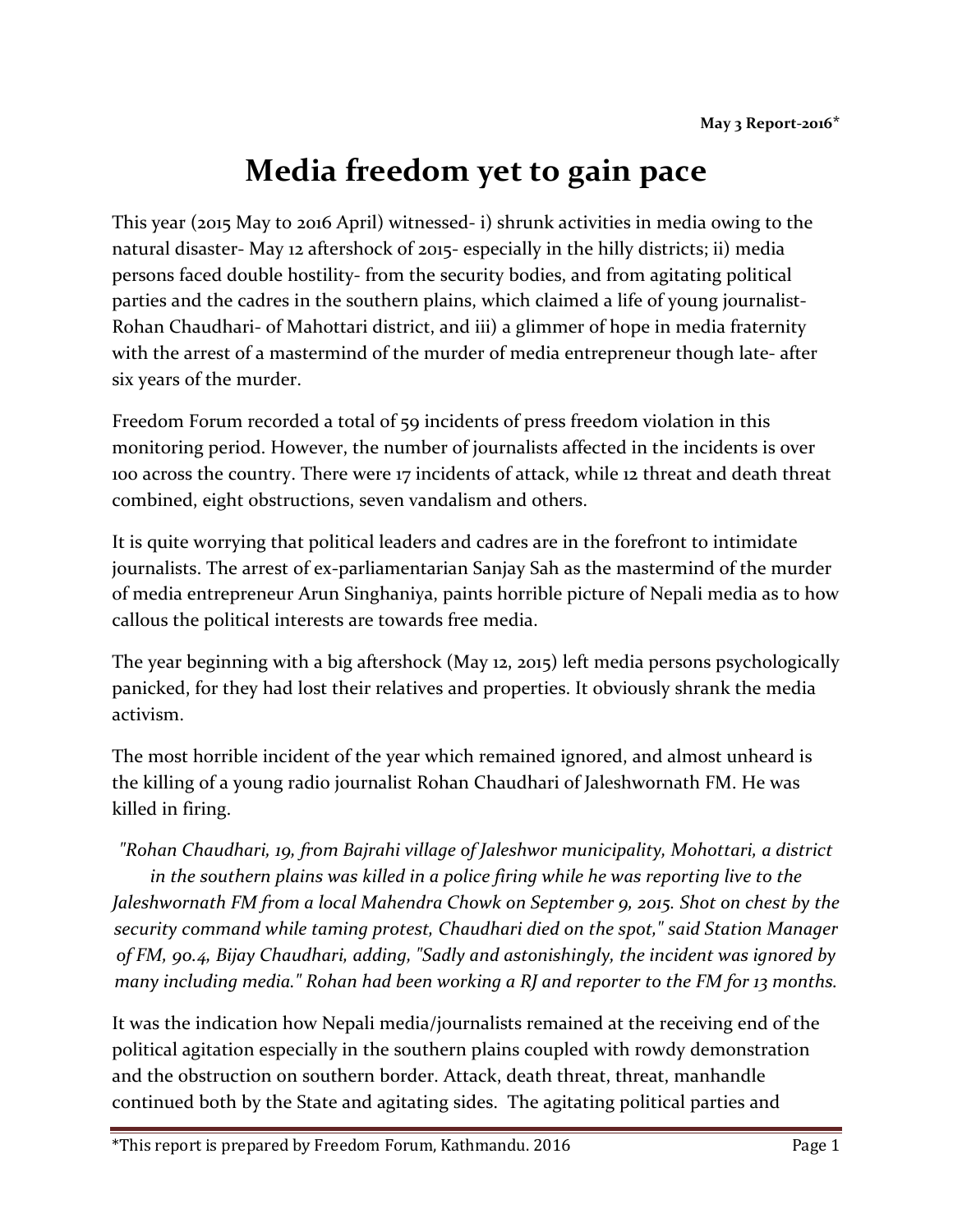groups continuously threatened reporters reasoning the news on protests was given little space in their media; while the security persons randomly assaulted journalists in the protests.

As always, political cadres and security persons and traders remained the most hostile to free reporting.



Press Freedom Violations during a year (May 2015 to 2016 April)

Total Violations 49, No. of journalists affects 100 +

## Some points

Nepal got new constitution from the Constituent Assembly on September 20, 2015 which has created a broader democratic context to institutionalize reforms on media sector.

Threat was more to reporters writing on financial irregularities, smuggling and administrative malfeasance.

Security agency, especially police persons controlling protest/riot failed to segregate journalists from protesters, and respect of their rights.

Political parties are yet to internalize the importance of press freedom and journalists' right to free reporting.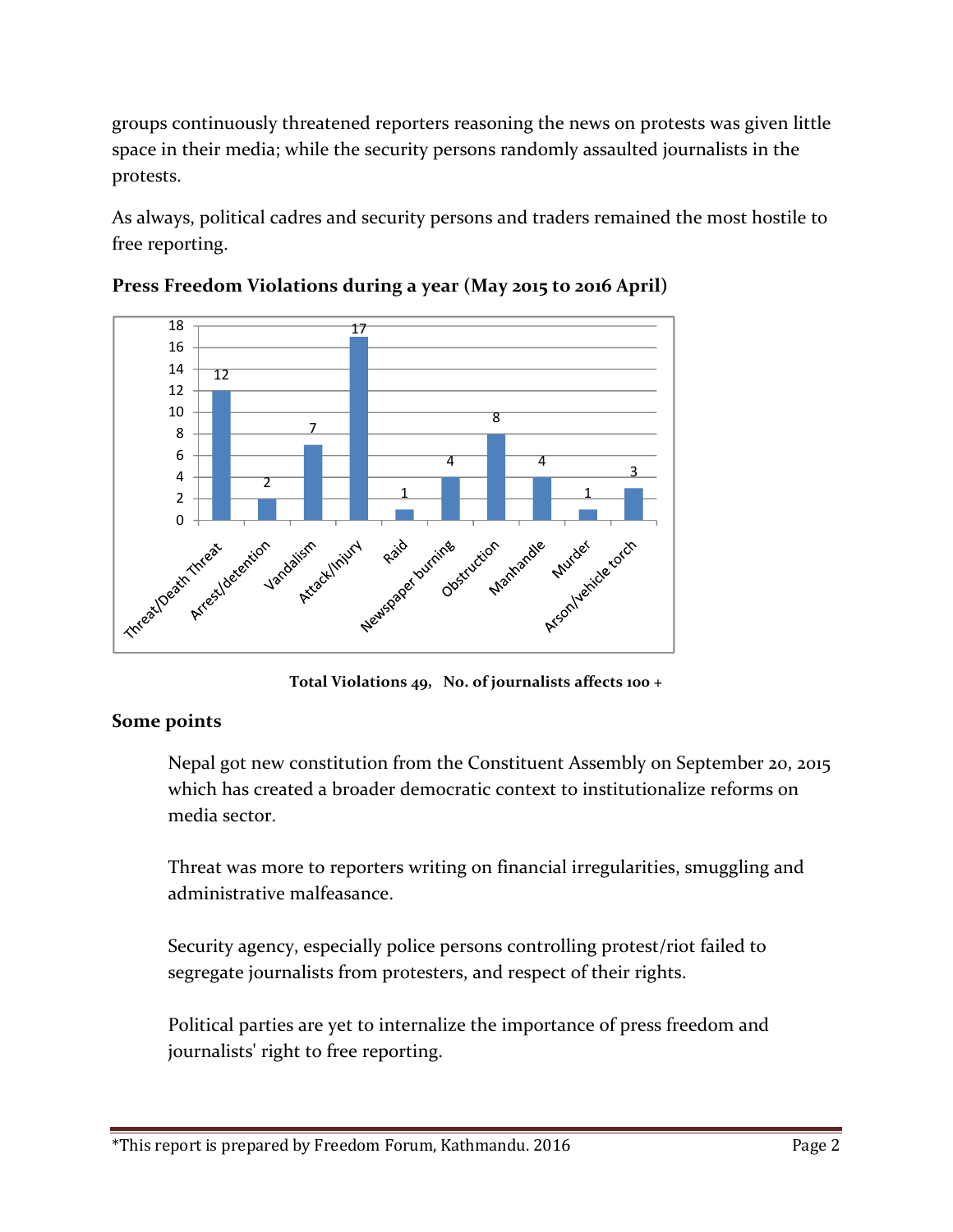Due to protests, many national media, especially Kathmandu-published newspapers were obstructed to reach towns and cities in southern plains for nearly four months.

Some FM radios in Madhes were found used to glorify protests, breaching the code of conduct.

Pressure from both State and agitating parties mounted on media thereby blocking news, disrupting work atmosphere.

Political parties, groups, and people from the southern plains felt belittled by the national media with littler coverage of their protests.

For lack of clear and comprehensive laws to govern internet, the practice of freedom of expression on internet is challenged.

On policy: The Ministry of Information and Communications formed a committee to study the overall media and formulate a new media policy. As the country has witnessed the big change on political and constitutional setups, broader media policy is imperative, but, the committee lacks the farsighted vision to incorporate the views from the wider range of stakeholders for perspective media development.

Press Council Nepal, a State agency to see code of conduct on journalists, brought a preliminary draft of the Journalists' Code of Conduct-2016. It seems the Code of Conduct was brought in haste. Similarly, it is learnt that efforts are made by the Council to classify journalists and making journalists to take eligibility exams signals possible State control on media and journalists.

Impunity Watch: Nepal police, after six years of the murder of media entrepreneur Arun Singhaniya from Janakpur, a city in the southern plains of Nepal, proved that suspended member of parliament (MP), Sanjay Sah, was the mastermind.

Held on another crime- bomb blast in Janakpur city, the police investigation revealed that he was the mastermind behind the murder of media entrepreneur Singhaniya. Singhaniya was the chairperson of Radio Today Communications Group. The police investigation further disclosed that four other persons –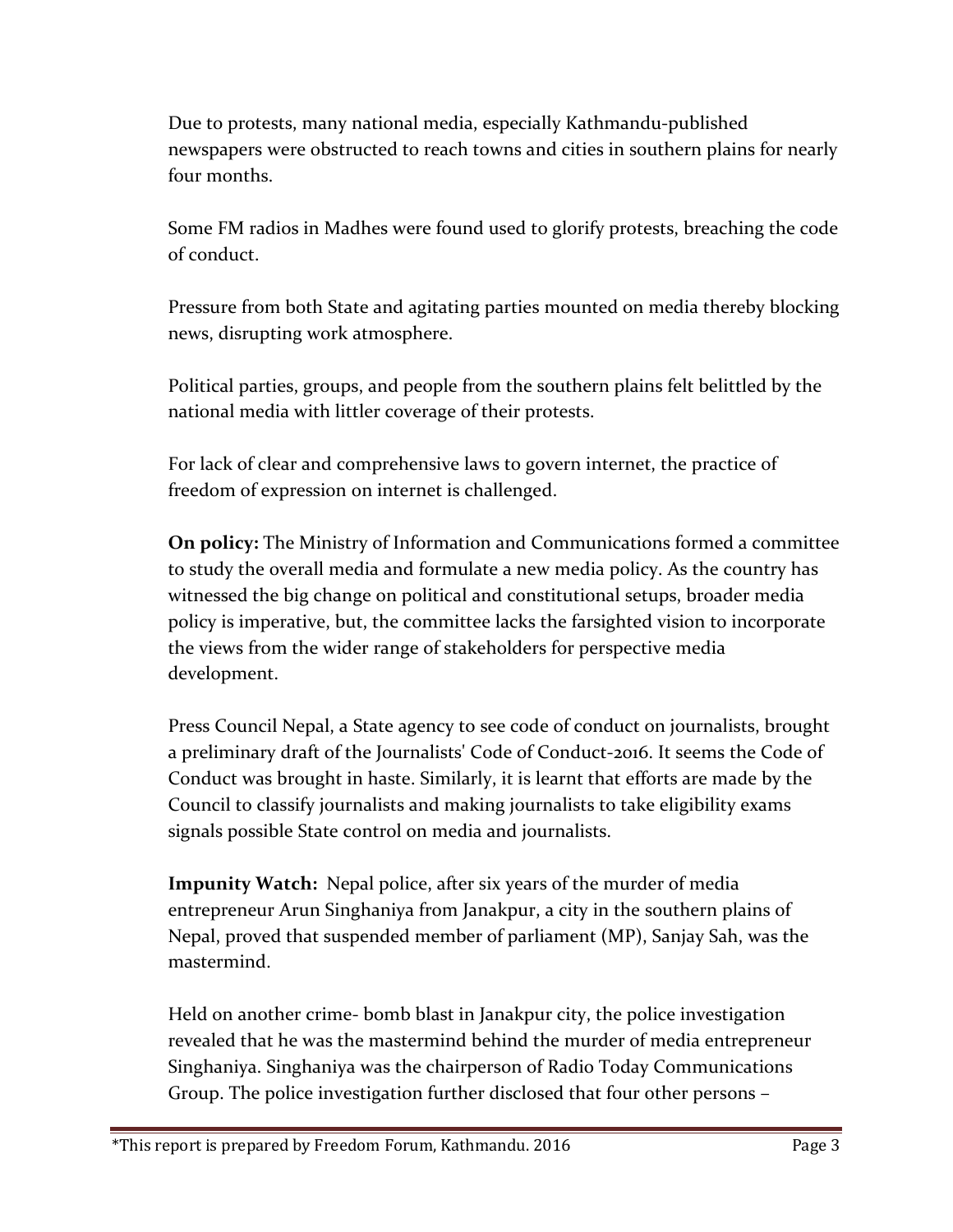Chandra Dip Yadav, Yongendra Sahani, Om Prakash Yadav and Mukesh Chaudhary- were also involved in the murder. Singhaniya was shot dead at local Shiva Chowk of Janakpur city on March 1, 2010.

The police paraded them organizing a press meet on April 6. As per the investigation, Sah paid the goons to finish off media entrepreneur Singhaniya after the Janakpur Today disseminated a story on a burglary.

Attack on journalist inside Singha Durbar: Kabin Adhikari, a photojournalist with an online news portal- onlinekhabar.com, was attacked by police persons inside Singha Durbar, the central administrative place of the country. He was attacked by police while photographing the arrest of civil servants inside Singha Durbar, on April 10.

The anti-graft body, Commission for Investigation of Abuse of Authority (CIAA), arrested senior journalist Kanak Mani Dixit from the capital city on April 22. The CIAA arrested noted journalist and Chairman of Himal Media, Dixit, citing the reason that he did not cooperate with the CIAA investigation on his properties allegedly amassed by the illegal means. However, noted journalist, during the arrest said, "The CIAA action on me is biased and I am picked from the very place then king had arrested me during royal coup."

## In conclusion,

State side including political parties and security agencies remaining the most hostile elements to limit press freedom shows the dire need of democratic culture in the political parties.

The unawareness among the security persons to segregate journalists from the protestors means they need proper training on respecting journalists' rights during protest

The committee to prepare draft on new media lacks the activism to incorporate the views from the broad range of stakeholders. The committee is in need of holding broad discussion and debate with the pressing issues of media so that diverse views would surface to get due address. The committee's decisions must suit the democratic values.

Attack on journalists inside Singh Durbar, one of the safest places, shows how unreceptive the very central administration of the country is towards free reporting. If such place is not safe for journalists, where can they be safe? Which is the safe place? Attack on such premises is condemnable.